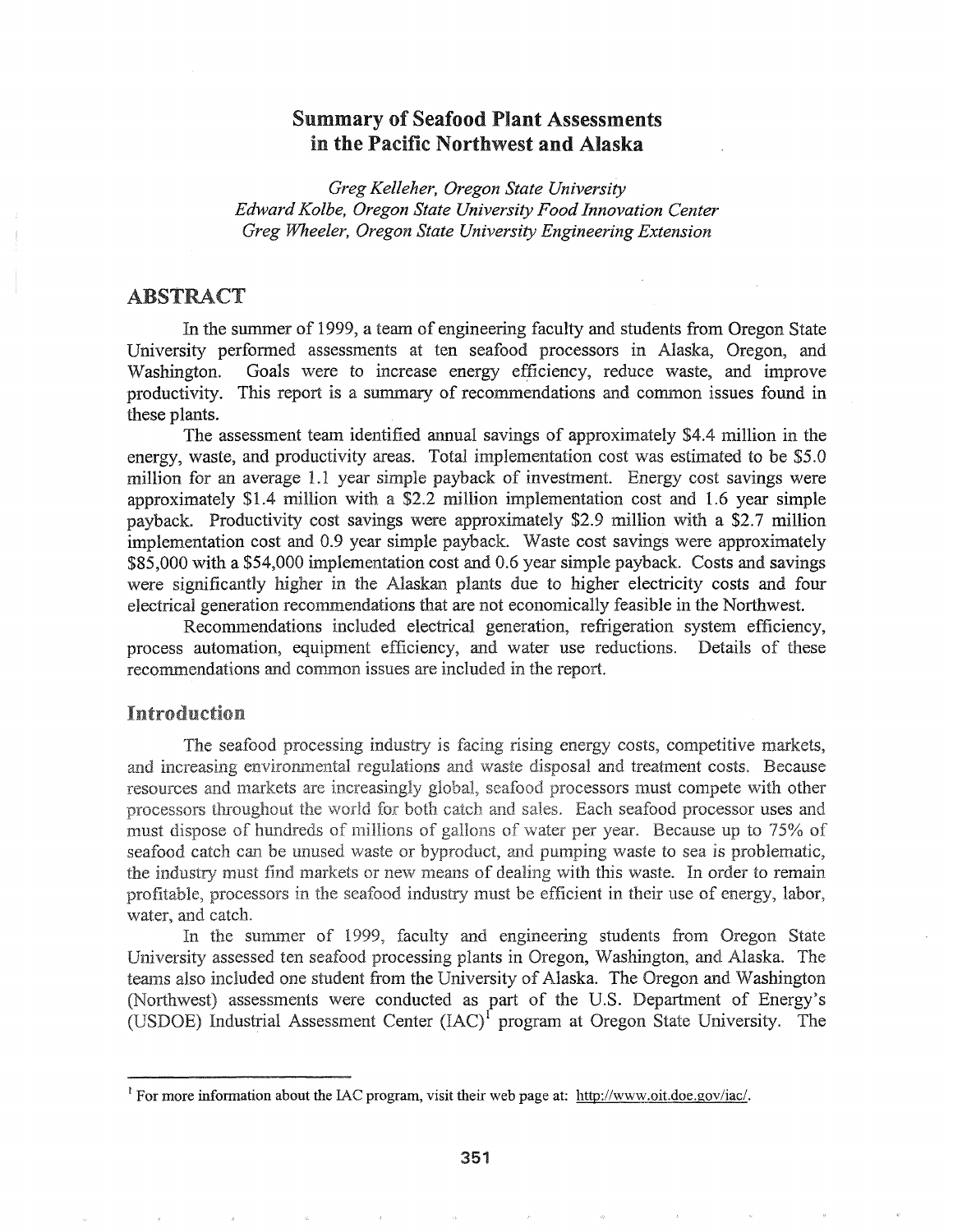Alaskan assessments were funded by the Alaska Energy Authority (AEA), $^2$  Alaska Marine Advisory Program (AMAP), and USDOE's Rebuild America Program. Representatives from ABA, AMAP, and local utilities participated in the Alaskan plant visits. This report summarizes recommendations and common issues found in these plants<sup>3</sup>.

The assessment team visited each plant for one day to tour the facilities, observe operations, and collect data on plant operation and equipment. In the weeks following the assessments, engineering students researched ideas for increasing energy efficiency, reducing waste, and improving productivity for each plant and prepared reports on equipment and methods to improve efficiency.

## Plant Information

Five of the plants were located in Alaska, two in Washington, and three in Oregon. Alaskan and Northwest plants averaged approximately the same production. Sales and number of employees were double in Alaskan plants because fish processed in Alaska (salmon, halibut, and cod) typically have higher market value than the Pacific whiting, bottomfish, and surimi seafood processed in the Northwest. Number of employees, production, and sales are summarized in Table 1.

|           | <b>Employees</b> |     |        |     | Production (million lbs/yr) |       | Sales (Smillion/yr) |     |      |  |
|-----------|------------------|-----|--------|-----|-----------------------------|-------|---------------------|-----|------|--|
|           | Min              | Max | Avgi   | Min | Max                         | Avgl  | Min                 | Max | Avgl |  |
| Alaska    |                  | 306 |        |     |                             | 13.61 |                     | 44  | n.,  |  |
| Northwest |                  | 200 | l 00 l |     | 18.2                        | 13.2  |                     |     |      |  |
| Total     |                  | 306 | .561   |     | 18.2                        | 3.4   |                     | 44  | 20.3 |  |

Table 1. Number of Employees, Annual Production, and Sales in Seafood Plants

Plant daily operating hours varied widely depending on species processed, fishing seasons, and catch. All plants are seasonal. They often work around the clock during peak fishing seasons and can be shut down for days or weeks at a time when there is nothing to process.

The seafood processors assessed performed one or more of the following operations:

- In a whole fish operation, fish are shipped to market, fresh or frozen, whole or with the head, guts, and/or gills removed. Four of the Alaskan plants shipped whole or headed and gutted ("dressed") fish.
- @ a operation, fish are cut into skinless, and often boneless, portions called fillets. For smaller fish, this is often done mechanically and for larger fish, usually by hand. The fillets are then inspected for defects, sometimes frozen, and packaged for market. All five Alaskan and two Northwest plants produced fillets.
- In a canning operation, fish (exclusively salmon) are cut into pieces either mechanically or by hand. For some products, the skin and bones are removed while for other products they are not. The pieces are placed in cans with weights ranging from about six ounces to four pounds. Most cans are filled and weighed mechanically, but larger cans are

<sup>&</sup>lt;sup>2</sup> The AEA maintains an energy saving web page at: http://www.aidea.org/energyconservation.htm.

<sup>&</sup>lt;sup>3</sup> Plant identities and details are confidential. The information contained in this report is designed to report aggregate findings and projected savings due to increased efficiency if recommendations are implemented.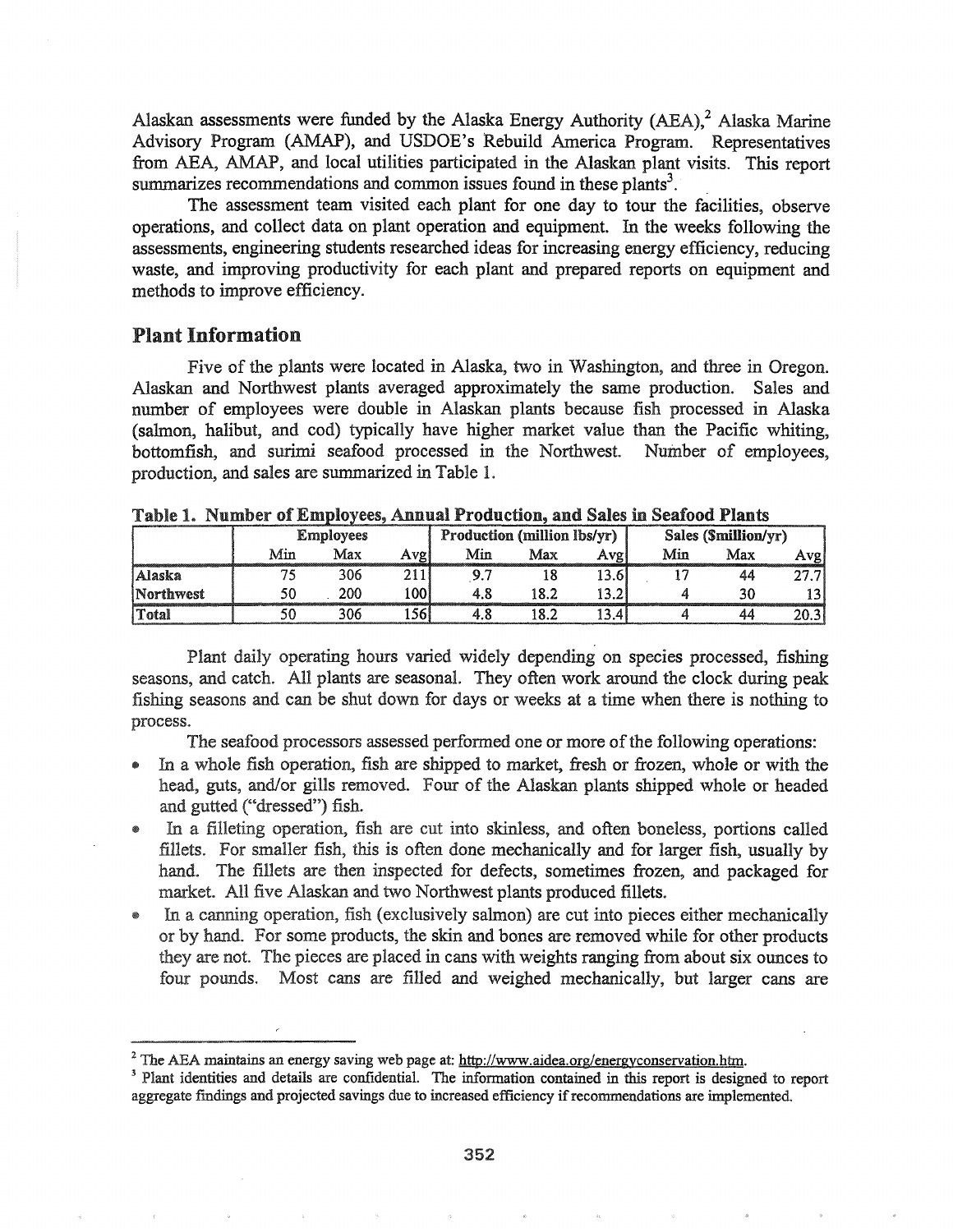sometimes filled by hand. The cans are sealed, cooked in steam chambers called retorts, cooled, labeled, and shipped to market. Three of the Alaskan plants canned salmon.

- @ In a roe operation, eggs are removed from fish, usually salmon but other species as well, washed, soaked in brine, and packaged fresh or frozen. There are many roe products with specific processes and ingredients. All five of the Alaskan plants processed roe.
- Shrimp are cooked, shelled, washed, and inspected. They can then can be packaged and shipped either fresh or frozen. Four of the Northwest plants processed shrimp.
- Crab is shipped either whole fresh or cooked, butchered and frozen. Four of the ten plants processed crab.
- In a surimi process, Alaskan pollock or Pacific whiting fish are sorted, gutted, and mechanically filleted and skinned. The fillets are then ground, and the flesh is minced and washed to remove bones and impurities. Then, sugars are added to protect proteins during storage. The resulting mixture, called surimi, is formed into 10-kilogram blocks, frozen in plate freezers, and shipped. The blocks of surimi are an intermediate product used in other processing plants to produce other seafood products. Five of the ten plants had surimi operations.
- Surimi seafoods are one family of food products made from surimi. One common surimi seafood is known as "imitation crabmeat" in the U.S. and as "crab-flavored seafood" throughout the world. In this process, frozen blocks of surimi are thawed and mixed with salt, color, crab extract, and other ingredients. The solubilized protein paste is then sent through an extruder, cooked, cut and formed in various ways, vacuum packaged, pasteurized, water-cooled, frozen, boxed, and shipped. Two of the Northwest plants made surimi seafoods.

The Alaskan plants typically processed halibut, cod, Alaskan pollock, various species of salmon, rockfish, and other species. The Northwest plants typically processed Pacific whiting, bottomfish, crab and shrimp.

All of the processes are different and use energy, labor, and water in different ways. For a plant using more than one process, it is difficult and often impossible with existing information to quantify and differentiate energy, labor, water, and waste streams between processes because the processes usually have common electric and water meters, lights, labor, and equipment such as forklifts and conveyors, refrigeration compressors and condensers, freezers, cold storage spaces, and boilers.

## **Energy Use and Costs**

In the ten plants, total costs of energy (electricity, fuel oil, and propane) varied significantly between  $1.2\%$  and  $3.9\%$  of annual sales with an average of 2.2%. Average energy costs were 2.6% of sales in Alaska and 1.7% in the Northwest. Energy costs per pound of finished product varied between 0.6 and 6.8 cents per pound, averaging 3.3 cents per pound for the ten plants, 4.8 cents per pound in Alaska, and 1.7 cents per pound in the Northwest. There is considerable variance in these statistics partly because different processes use different amounts of energy (for instance, frozen fish processing uses more energy than fresh fish processing). We were unable to gather enough information to separate energy cost by product category. In addition, the industry is competitive and several processors were reluctant to provide accurate production and sales figures.. Therefore, we believe that the wide ranges of energy cost per pound, from 0.6 cents to 6.8 cents, and energy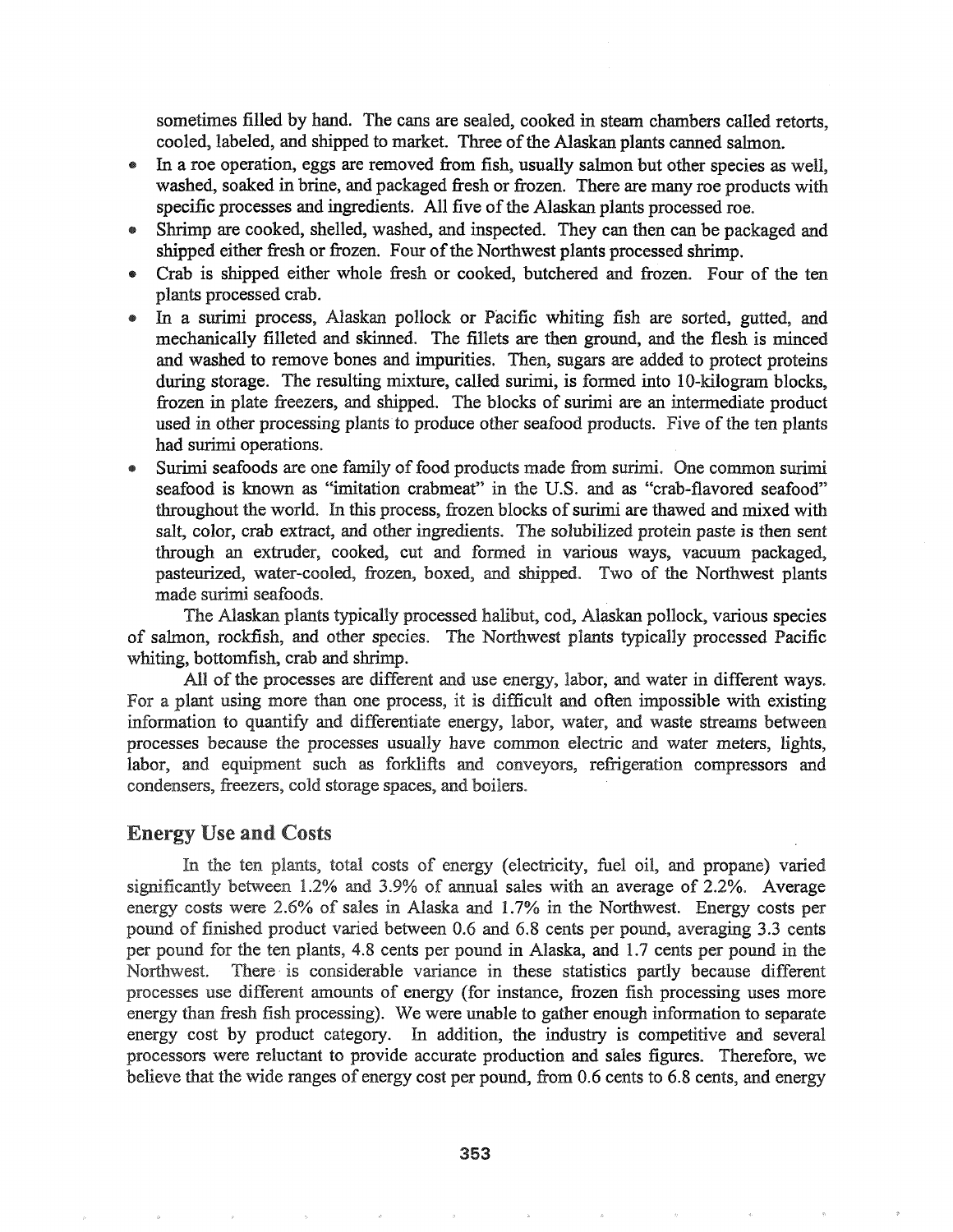use per pound, from 700 to 4,200 Btu (electricity and other fuels combined), are partially due to process differences, but also to uncertainty of the production information.

The average cost of electricity for plants in Alaska is over three times that for plants in the Northwest. Propane, used primarily for forklifts, costs double in Alaska. Furthermore, natural gas was not available to any of the plants visited in Alaska so oil, which costs slightly more per Btu than natural gas, is used for boilers there. Because energy costs are generally higher in Alaska, savings are greater. However, in general, many measures were recommended for Alaskan plants, but not for Northwest plants, because they had shorter payback periods. Average annual energy uses and costs are summarized in Table 2.

| Area:                                        | Alaska                 | <b>Northwest</b>       |
|----------------------------------------------|------------------------|------------------------|
| <b>Electricity (incl. Demand &amp; Fees)</b> |                        |                        |
| Average Use                                  | 3.41 Million kWh       | 3.34 Million kWh       |
|                                              | (11,640 Million Btu)   | (11,410 Million Btu)   |
| Average Cost                                 | \$0.14 /kWh            | \$0.05 /kWh            |
|                                              | (\$41.40 /Million Btu) | (\$13.40 /Million Btu) |
| Fuel Oil (#2 or #6)                          |                        |                        |
| Average Use                                  | 157,000 Gallons        |                        |
|                                              | (22,446 Million Btu)   |                        |
| <b>Average Cost</b>                          | \$0.77 /Gallon         |                        |
|                                              | (\$5.39 /Million Btu)  |                        |
| Natural Gas                                  |                        |                        |
| Average Use                                  |                        | 102,190 Therms         |
|                                              |                        | (10,219 Million Btu)   |
| <b>Average Cost</b>                          |                        | \$0.48 /Therm          |
|                                              |                        | (\$4.76 /Million Btu)  |
| Propane*                                     |                        |                        |
| Average Use                                  | 10,018 Gallons         | 3,907 Gallons          |
|                                              | (918 Million Btu)      | (358 Million Btu)      |
| <b>Average Cost</b>                          | \$2.49 / Gallon        | \$1.15 / Gallon        |
|                                              | (\$27.18 /Million Btu) | (\$12.61 /Million Btu) |
| Total                                        |                        |                        |
| Average Use                                  | 33,502 Million Btu     | 21,778 Million Btu     |
| Average Cost                                 | \$18.71 /Million Btu   | \$9.56 /Million Btu    |

Table 2. Average Annual Energy Use and Costs for 1999 Assessments

\*Based on all data from 4 Alaskan and 2 Oregon Plants.

## Energy Recommendations

Total energy cost savings from recommendations were \$1.4 million per year, averaging \$261,500 per year per plant in Alaska and \$19,000 per year per plant in the Northwest. The difference between savings in Alaska and the Northwest was primarily due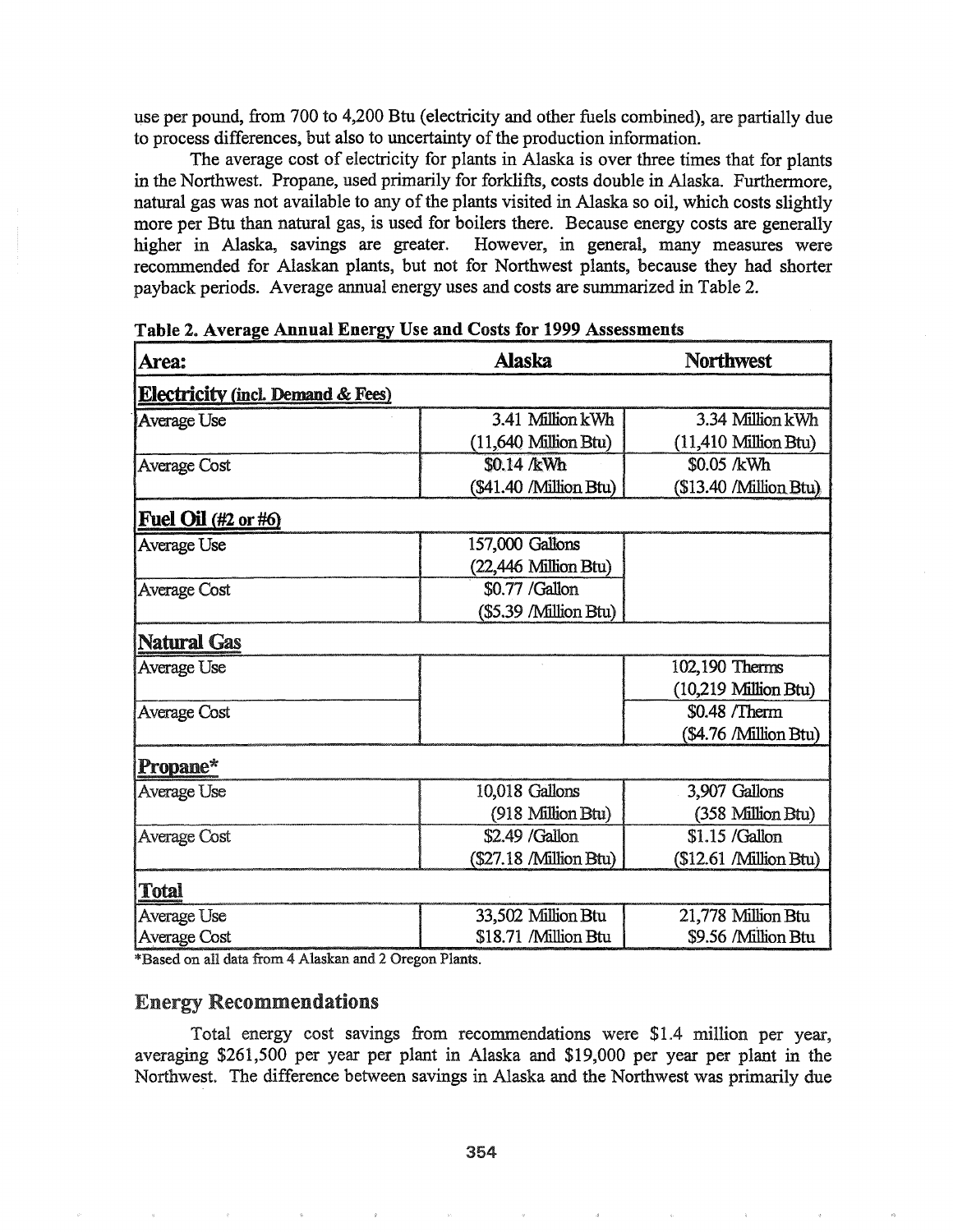to self-generation recommendations that currently are not feasible in the Northwest, and secondarily to higher energy costs that increase the number and type of recommendations that are feasible.

We present recommendations by type, the number of times recommended, and total savings and implementation costs. We also include the number of times each We also include the number of times each recommendation was implemented and total implemented savings. We collected implementation results at meetings or phone calls with plant personnel within 6 to 12 months after the report. We were unable to reach one Alaskan plant for implementation results.

Implementation depends on technical and economic merit, but also on the state of the industry and magnitude of the investment. The seafood processing industry considered in this study depends on the availability of and world market for publically owned natural resources (seafood). These depend on climate, weather, resource and environmental regulations, market and other conditions. The current state of the industry is uncertain and investment criterion is generally cost return in one year or less. As always, capital investments require longer times to plan and budget.

#### Improve Power

Total power is made up of two parts: real and reactive. Real power does the useful work. Reactive power, which is the power needed to excite the magnetic field of an induction motor or other inductive load, does no useful work and does not register on a real power meter but constitutes an energy loss by contributing to the heating of generators and transformers. Power factor is the percentage of total power that is real. Utility companies often charge for low power factor. We recommended adding capacitance to correct for low power factor in five plants. While there are no significant energy savings for the plants, there are cost savings. Annual savings in reactive power charges range from \$1,000 to \$6,000 per year per plant and pay back implementation costs in two to three years. Only one plant implemented this recommendation because of long payback periods.

### **Self-Generation**

Much of the cost savings projected for Alaskan plants was from self-generation. We recommended installing diesel generators to produce electricity rather than purchasing it from the local utility company. While self-generation saves money, there are no on-site energy savings unless waste heat from diesel generators is recovered to use in other processes, such as preheating boiler feedwater. The Alaskan plants assessed pay an average of \$0.1424/kWh (including demand and fees) for electricity purchased from their utility companies. We determined that most plants could purchase diesel generators to generate their own electricity for about  $$0.068/kWh$  at the 1999 average cost of  $$0.81$  per gallon for diesel oil. This assumes a generator efficiency of 35% and includes maintenance and engineering costs but not permits, utility negotiation costs, higher costs for backup electricity, or payments and interest on the initial capital investment of over \$500,000. We recommended further study before implementation to include these significant additional costs and further refine savings estimates based on more detailed energy load profiles.

The assessment teams recommended self-generation to four Alaskan plants to save an average of \$260,000 per year with a simple payback of about two years. Recovering waste heat from the generators, which depends on matching heat requirements and generator load, can further increase total cost savings. Note that we recommended self-generation instead of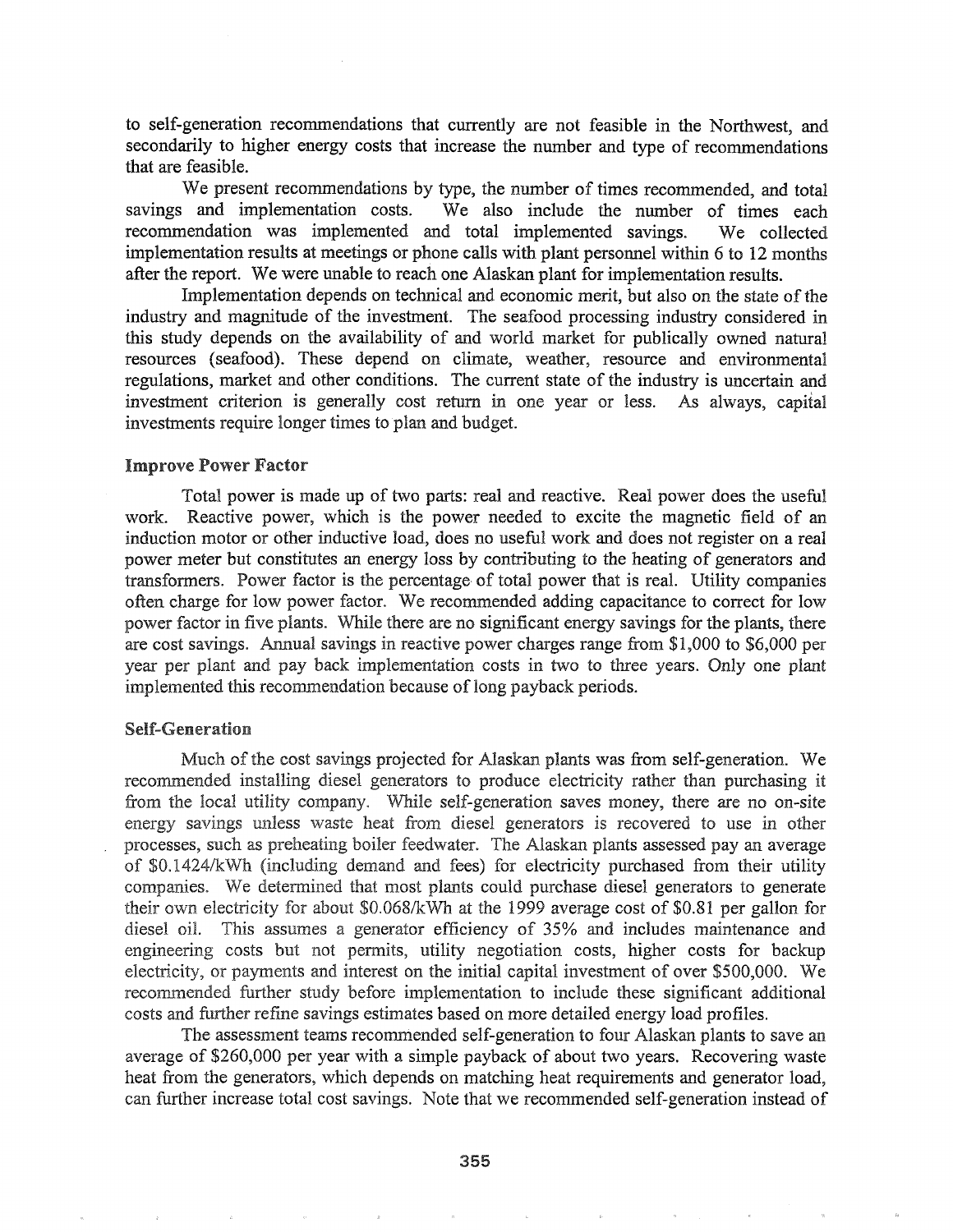cogeneration because most plants did not have a good match between electricity and heat loads. Steam is used primarily for canning. When not canning, most steam produced from cogeneration would be wasted. In general we found that heat recovery is economical when there are concurrent applications for waste heat.

Net energy use at each plant increases significantly with electrical generation because generators use about three times as much fuel energy as the electrical energy they produce  $(-35%$  efficiency). We calculated annual cost savings as electricity cost savings minus generator fuel and maintenance costs. However, we neglected the approximately 77,000 10<sup>6</sup>Btu of increased fuel use at the 4 plants because it would have greatly overshadowed the energy savings from all other recommendations. We can justify neglecting site energy increase in part because total electrical system energy use, including utility generation and distribution system efficiencies, should be comparable to site generation, without heat recovery. These were not implemented to date due to complexity of regulations, likely changes in purchased energy costs that would need to be negotiated, and a 1.8-year payback.

#### Premium Efficiency Motors

In all five Alaskan plants, we recommended replacing selected standard motors with premium efficiency motors rather than rewinding when a motor needs servicing.. More efficient motors will do the same amount of work for less energy. This recommendation would save an average of \$13,000 per year per plant.. Selected premium efficiency motors pay for the incremental cost over rewinding in an average of 1.6 years. Had premium efficiency motors been recommended in Northwest plants, average payback period would have been closer to four years due to lower electricity costs.. Premium efficiency motors were generally installed as policy when existing motors faiL

#### Refrigeration

Refrigeration equipment operated primarily freezers, cold storage, chillers, and icemakers, and used 65% to 85% of the electricity in the processing plants. We recommended reducing the minimum discharge pressure setpoint on the high stage compressors in nine of the ten plants visited. Compressors require less power to compress refrigerants to lower pressures.. Reducing discharge pressure would save an average of \$15,900 per year per plant in energy costs. Discharge pressure is regulated by condenser fan controls.. Resetting fan switches to reduce minimum discharge pressure costs nothing, but there are sometimes additional costs to add condensing capacity or to modify the defrost system. We also recommended adding adjustable speed drives to blast freezer or condenser fans, replacing natural convection (flooded) ceiling coils in cold storage rooms with fan driven evaporators, increasing low stage suction pressure to increase efficiency, and switching from a single-stage to a two-stage refrigeration system. Recommendations to modify controls or setpoints were implemented at a higher frequency than capital improvements, such as converting to 2-stage refrigeration system..

### **Boilers**

Boilers provide steam for cooking crab and shrimp, cooking and pasteurizing surimi seafoods, sterilizing canned foods in retorts, heating the workplace, and cleanup. We recommended tuning boilers in five plants to optimize the combustion air/fuel ratio.. Fuel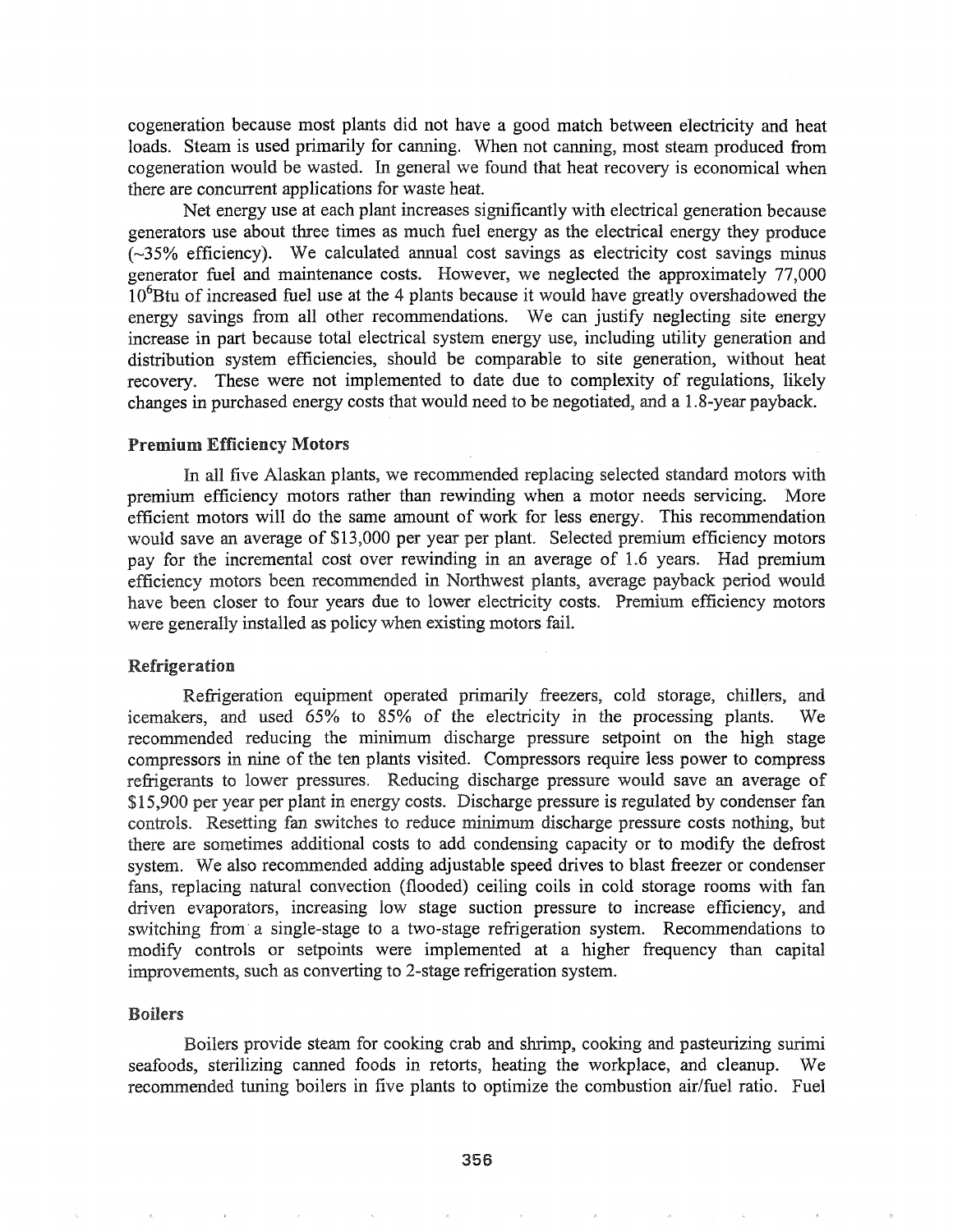cost savings depend on boiler use, averaging \$2,500 per year. With a tuning cost of about \$700 per plant, this usually pays back in less than one year. We also recommended consolidating loads to one boiler, reducing boiler pressure, installing stack gas heat exchangers to preheat feedwater, and returning condensate to the boiler. Boilers were tuned to improve efficiency at relatively low cost, although more expensive recommendations to recover heat or return condensate were implemented less.

#### Lights

Lighting uses between 4% and 8% of the electricity in plants we visited. We recommended replacing incandescent and standard fluorescent lights with high efficiency fluorescent lights in two plants. Lighting was replaced at one plant.

#### Other Energy Recommendations

We recommended changing a natural gas rate schedule in one plant and consolidating electric meters in another to save on utility charges.. We also recommended replacing a heated shrink wrap machine with an automated stretch wrap machine to save energy..

Other energy uses are vacuum pumps for transporting fish and air compressors. A vacuum pump and tubing is often used to transport whole fish from the hold of a fishing boat to holding tanks or production lines. This operation uses 1% to 5% of a seafood plant's electricity.. Compressed air is typically used to control sorting, processing, and packaging equipment. Energy used to compress air in a seafood processing plant is typically less than 1% of total electricity use. Therefore we found little potential for energy savings in vacuum pumping and air compression.

|                                       |        | Recommended    |                |                          |                  |      |                |  |
|---------------------------------------|--------|----------------|----------------|--------------------------|------------------|------|----------------|--|
|                                       | No. of | <b>Savings</b> | <b>Total</b>   | Implement Payback No. of |                  |      | Total          |  |
| Recommendation                        | Recs   | $(10^6$ Btu)   | <b>Savings</b> | Cost                     | (years)          | Recs | <b>Savings</b> |  |
| Tune Boiler                           |        | 2.342          | \$12,519       | \$3,300                  | 0.31             | 5.   | \$12,519       |  |
| <b>Boiler Efficiency Improvements</b> |        | 7,391          | \$23,600       | \$6,050                  | 0.3              | 2    | \$17,350       |  |
| Reduce Refrigeration Pressure         | 9      | 4,793          | \$142,874      | \$32,750                 | 0.2              | 6    | \$115,302      |  |
| Refrigeration System Efficiency       |        | 2,891          | \$50,690       | \$105,000                | 2.1              |      | \$18,500       |  |
| <b>Improve Power Factor</b>           |        | ∩              | \$11,610       | \$26,200                 | 2.3              |      | \$1,621        |  |
| Self Generation                       |        | 0              | \$1,048,384    | \$1,872,030              | 1.8 <sub>1</sub> |      | SO             |  |
| Premium Efficiency Motors             |        | 1,745          | \$65,343       | \$106,912                | 1.6              | 4    | \$53,685       |  |
| <b>ASD</b> Drives                     |        | 401            | \$11,790       | \$46,700                 |                  |      | \$0            |  |
| Automated Stretch Wrap Machine        |        | 117            | \$4,055        | \$15,400                 | 3.8              |      | \$4,055        |  |
| Replace Incandescent Lamps            |        | 112            | \$4,419        | \$6,889                  | 1.6              |      | \$661          |  |
| Utility Service Schedules             |        | ∩              | \$27,607       | \$10,000                 | 0.4              |      | S0             |  |
| Total                                 | 44     | 19,792         | \$1,402,891    | \$2,231,231              | 1.6              | 21   | \$223,693      |  |

|  |  |  | Table 3. Energy Saving Recommendation Summary for 1999 Assessments |  |  |  |  |
|--|--|--|--------------------------------------------------------------------|--|--|--|--|
|--|--|--|--------------------------------------------------------------------|--|--|--|--|

\* Self-generation without heat recovery is projected to save an average of 3.2 million kWh but use an average of 215,200 gallons of #2 diesel per plant, at a projected generator efficiency of 35%. Annual savings are electricity cost savings minus generator fuel and maintenance costs.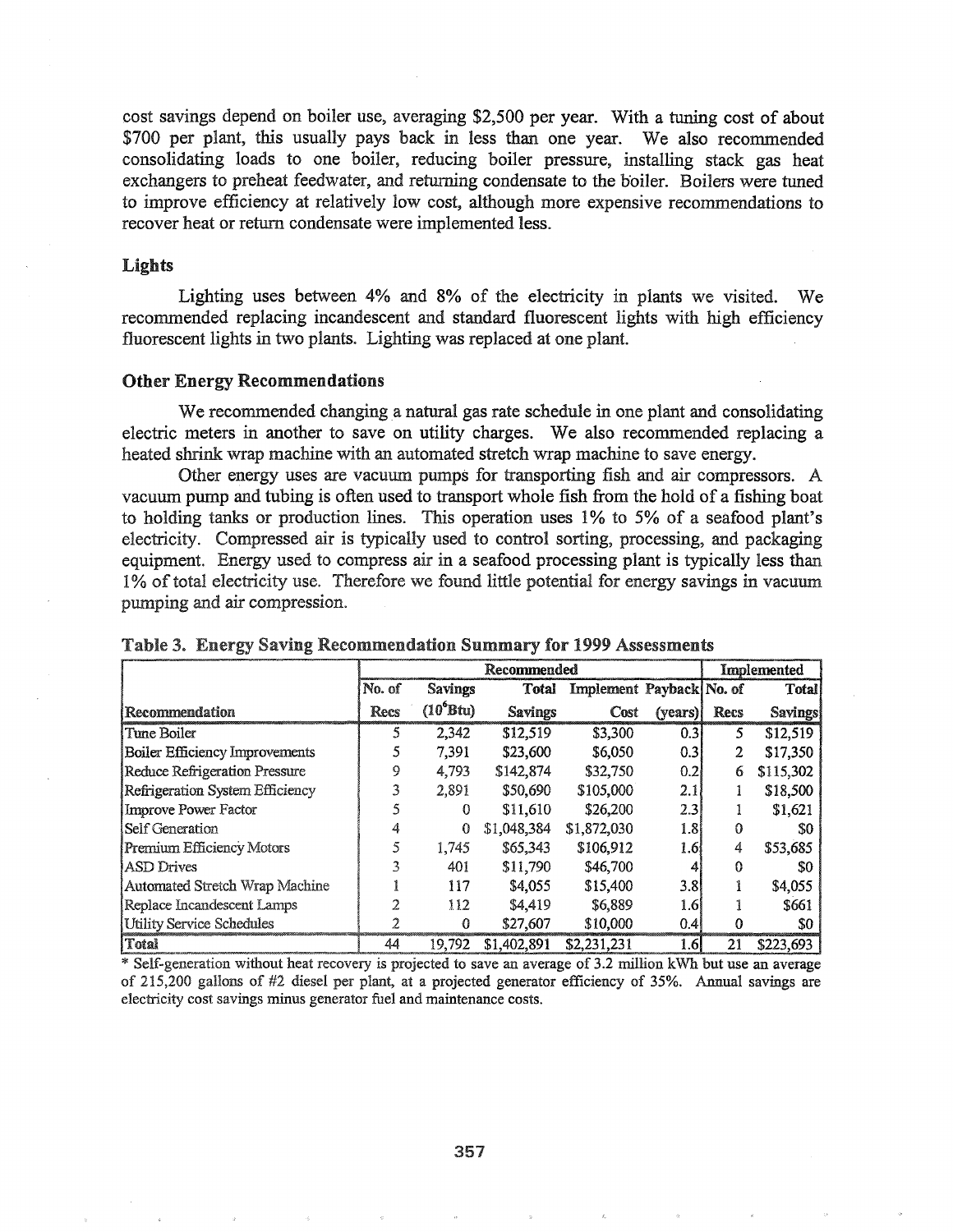## Productivity Recommendations

Projected annual savings associated with productivity recommendations totaled \$2.7 million, averaging \$419,000 per year per plant in Alaska and \$161,000 per year per plant in the Northwest. Productivity recommendations vary from plant to plant and save money by automating or updating equipment to improve or increase product flow, improve product yield, reduce labor costs, and/or reduce downtime. Most productivity recommendations require capital investment to replace existing equipment or automate processes. Savings were significant, paybacks relatively short, but only 25% have been implemented to date.

#### Machine Vision Sorting

Fish fillets must be inspected for size and shape, attached skin, bones, bruises, offcolor flesh, and parasites. Defects must then be corrected by trimming. This is a laborintensive, and thus expensive, process. We proposed inspection equipment that uses machine vision technology to automatically inspect and sort fillets, diverting fillets that need trimming. We recommended installing this equipment in three Alaskan plants to reduce labor costs for inspection. Implementation cost is between \$200,000 and \$280,000 per plant, averaging \$245,000. Projected labor savings varies from \$65,000 to over \$500,000 per year for each plant. Simple payback ranged from one to three years, with an average of 1.0 year. None were implemented to date due to high cost and uncertainty of an emerging technology.

#### Automate Packaging

We proposed equipment to automate weighing and packaging of cans, fillets, and shrimp. This equipment included automated can fillers for production lines currently filling cans by hand, an automated portioning machine to cut fillets before freezing, automated shrimp and fillet baggers, case erectors to automatically build and bottom-seal boxes for packaging, and scan graders to automatically weigh product, fill, and label boxes. This equipment is on the market and can be customized, if necessary, to meet customer requirements. In six recommendations, average savings were projected to be \$185,000 per year with an average implementation cost of \$171,000. Most of these recommendations would pay for themselves in one year. Only one recommendation has been implemented to date due to high initial cost.

#### **Other Productivity Recommendations**

We recommended automating process equipment to save labor and increase product yield. These recommendations included installing a new can filler to eliminate production bottlenecks, replacing an old salmon header with a newer, more precise model to decrease the amount of usable meat removed with the head, and automating salmon gutting because manual cleaning is labor intensive and expensive. We also recommended modifications in processing areas to reduce labor. These modifications included using labor more efficiently on the canning line and adding conveyor systems and other equipment to improve product flow.

Other productivity recommendations included improving the wastewater drain system to reduce downtime and replacing a cryogenic spiral freezer with a freezer refrigerated by the ammonia vapor-compression system.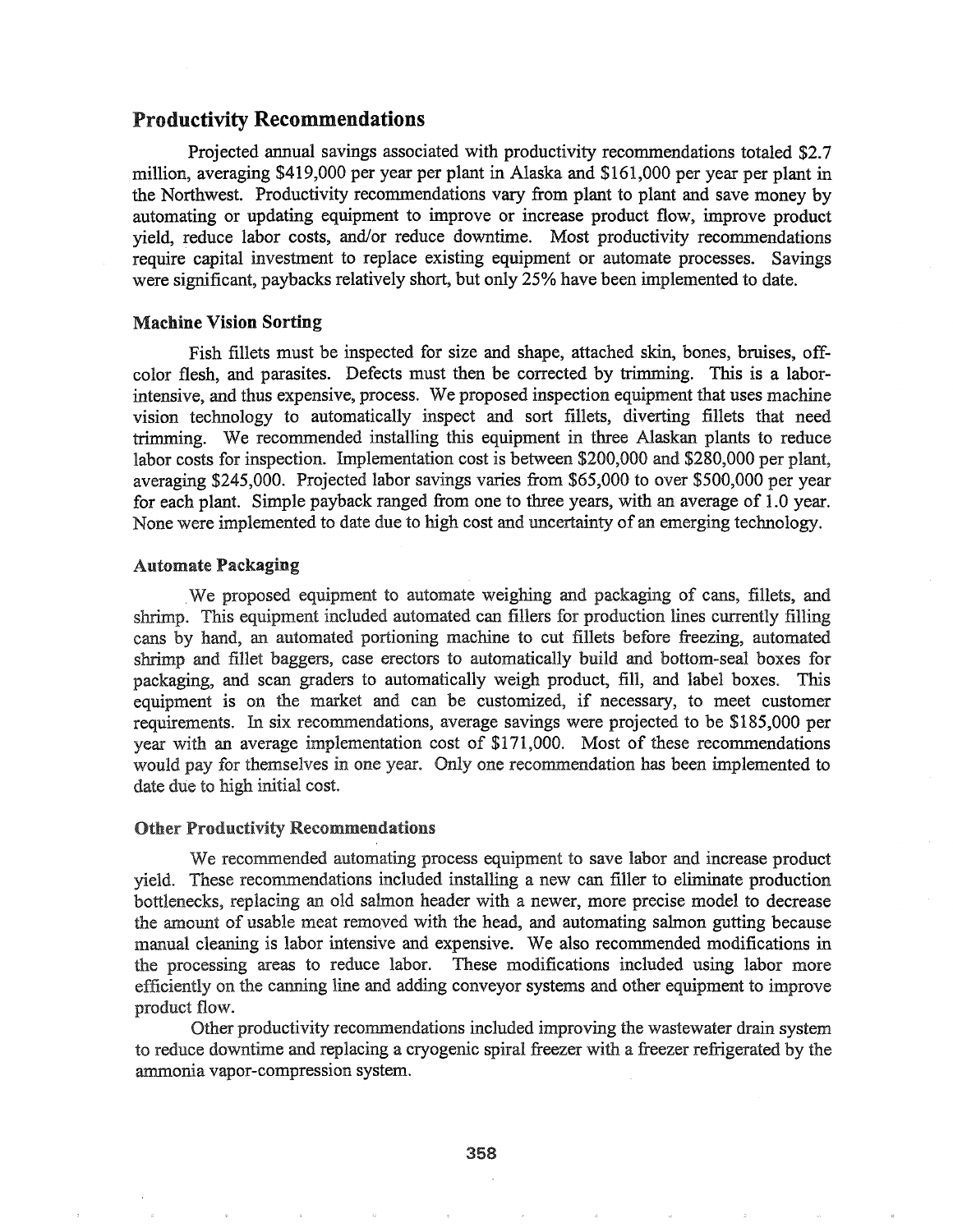|                                  |        |                       |                | Implemented              |                  |      |                |
|----------------------------------|--------|-----------------------|----------------|--------------------------|------------------|------|----------------|
|                                  | No. of | <b>Savings</b>        | Total          | Implement Payback No. of |                  |      | <b>Total</b>   |
| Recommendation                   | Recs   | (10 <sup>6</sup> Btu) | <b>Savings</b> | Cost                     | (years)          | Recs | <b>Savings</b> |
| Automate Process Equipment       |        | 149                   | \$342,388      | \$301,000                | 0.91             |      | \$9,905        |
| Machine Vision Sorting           |        | 0                     | \$725,400      | \$730,000                |                  |      | \$0            |
| Replace cryogenic freezer        |        | (1,720)               | \$198,470      | \$500,000                | 2.51             |      | \$198,470      |
| Modify Process to Reduce Labor   |        | 94                    | \$210,805      | \$40,800                 | 0.21             |      | \$80,220       |
| Automate packaging               |        |                       | \$1,112,800    | \$1,028,000              | 0.9 <sub>l</sub> |      | \$166,000      |
| Improve Waste Water Drain System |        | 0                     | \$310,000      | \$69,000                 | 0.2              |      | \$310,000      |
| <b>Total</b>                     | 20     | (1, 477)              | \$2,899,863    | \$2,668,800              | 0.91             |      | \$764,595      |

Table 4~ Productivity Recommendation Summary for 1999 Assessments

## Water and Waste Recommendations

### Water Use

Water use varies by process. Average water use was 9.4 gallons per pound of product in Alaska and 2.0 in gallons per pound in the Northwest. Water costs (not including disposal) average \$0.88 per 1000 gallons of water used in Alaskan plants, \$1.14 in Oregon plants, and \$2~42 in Washington plants. We recommended eight measures to save an average of 13 million gallons ofwater per plant per year for the Alaskan plants. With an average net savings of \$9,300 per plant per year (water savings minus operating costs) and an average implementation cost of \$3,800 per plant, most of these recommendations will pay back in less than one year. Three of the recommendations involved recirculating water used either for cleaning fish at an inspection table, spraying rotary screens in a process used to remove water from waste, or defrosting blast freezers. Three of the recommendations involved reducing water use in a compressor head cooler, a water-cooled condenser, and a table used to cut and clean fish. The last two recommendations involved replacing water-cooled condensers with evaporative condensers. Four were implemented.

#### **Fish Waste**

Processing wastes can comprise up to 75% of the landings (raw product entering plant), depending on species and products. Most plants either dumped fish waste into the ocean or had existing contracts with fishmeal plants to accept the waste at a cost to fish processors of \$15 to \$30 per ton, depending on the processor and species of fish. We recommended that one plant process waste through a screw press to remove water, reducing waste weight shipped to the fishmeal plant by 1,600 tons per year. This is essentially cost savings, not waste reduction, but it was implemented.

It may be beneficial, based on environmental concerns and future regulations, to find alternative methods of disposal. We reviewed fishmeal, protein recovery, and oil recovery but reached no conclusions identifying higher valued markets for process waste.

#### **Solid Waste**

Solid waste disposal costs were relatively small, averaging \$13,700 per plant per year, and most feasible waste streams were already being recycled. Therefore, we recommended no solid waste improvements.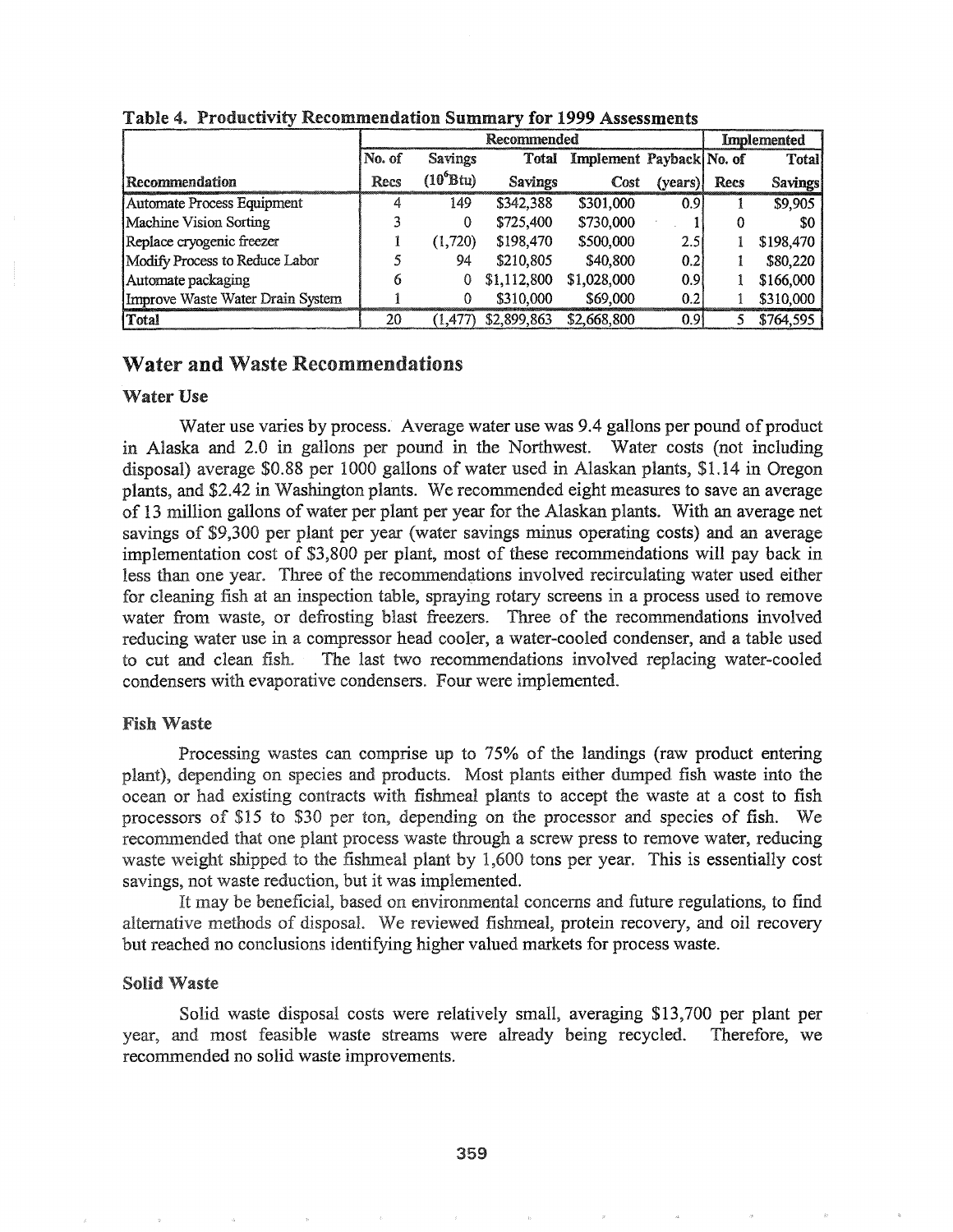|                               |        | Recommended    | <b>Implemented</b>                |          |                  |      |                |
|-------------------------------|--------|----------------|-----------------------------------|----------|------------------|------|----------------|
|                               | No. of | <b>Savings</b> | Implement Payback No. of<br>Total |          |                  |      | <b>Total</b>   |
| Recommendation                | Recs   | (gallons)      | <b>Savings</b>                    | Cost     | (years)          | Recs | <b>Savings</b> |
| Remove Water from Waste       |        |                | \$38,550                          | \$34,600 | 0.91             |      | \$38,550       |
| Reuse Process Water           |        | 3 15,067,800   | \$9,048                           | \$11,945 | 1.3              | 0    | -\$0           |
| Reduce Water Use              |        | 3 25,018,000   | \$19,650                          | \$6,800  | 0.3 <sub>1</sub> |      | \$1,960        |
| Replace Water Using Equipment |        | 2 24,672,662   | \$17,719                          | \$490    |                  |      | \$17,719       |
| Total                         |        | 9 64,758,462   | \$84,967                          | \$53,835 | 0.6              |      | \$58,229       |

Table 5. Water Saving Recommendation Summary for 1999 Assessments

## Other Measures

We were unable to recommend some measures because they would take more than five years to pay back the initial investment, calculated savings were small, or we lacked data needed to perform necessary analyses.. Some of these measures were problems that we noticed at one or more plants but could not solve within the scope of the reports. These measures are summarized in Table 6 and should be considered for additional savings, retrofits, and future research.

## Other Assessments

Between 1987 and 1996, 28 seafood processors were assessed by eight centers in the IAC program, with emphasis primarily on energy.<sup>4</sup> Table 7 shows a brief summary of these results, excerpted from the National IAC Database.<sup>5</sup> 60% of the recommendations were implemented.

|                                      |             | Recommended    | <b>Implemented</b> |                          |         |      |                |
|--------------------------------------|-------------|----------------|--------------------|--------------------------|---------|------|----------------|
|                                      | No. of      | <b>Savings</b> | Total              | Implement Payback No. of |         |      | Total          |
| Recommendation                       | Recs        | $(10^6$ Btu)   | <b>Savings</b>     | Cost                     | (years) | Recs | <b>Savings</b> |
| Premium Efficiency Motors            | 20          | 4.800          | \$75,000           | \$235,600                | 3.1     | 14   | \$65,331       |
| V-Belts or High Torque Drives        | 9           | 1,251          | \$19,260           | \$29,520                 | 1.5     | 5    | \$10,320       |
| Improve Power Factor                 |             | 0              | \$25,300           | \$30,650                 | 1.21    |      | \$1,129        |
| More Efficient Lighting              | 24          | 2,688          | \$44,880           | \$83,280                 | 1.9     | 17   | \$32,722       |
| <b>Reduce Lighting Hours</b>         | 12          | 1,308          | \$20,760           | \$11,520                 | 0.6!    | 8    | \$15,133       |
| Reduce Discharge Pressure            | 8           | 2,632          | \$35,040           | \$12,000                 | 0.3     |      | \$23,604       |
| Tune Boilers                         | $\mathbf Q$ | 1.926          | \$9,360            | \$4,140                  | 0.41    | 6    | \$7,323        |
| Replace Elec Process Heat with Other | 4           | 236            | \$6.140            | \$12,760                 | 2.1     | 0    | \$0            |
| Programmable Thermostats             | 10          | 1,890          | \$22,800           | \$18,100                 | 0.8     |      | \$7,411        |
| Total                                | 101         | 16,731         | \$258,540          | \$437,570                | 1.7     | 61   | \$162,973      |

Table 7. Major Energy Saving Recommendations for 1987 - 1996 Seafood Assessments

1999 results and 1987-1996 results show that significant savings can be achieved in many areas of the plant. Awareness of the amounts and costs of energy, waste and labor will help seafood processors find ways to improve the efficiency of their plants to make them more profitable and competitive for the future.

<sup>4</sup> The lAC program was originally established to address energy efficiency. In recent years, the IAC program has expanded to address waste and productivity issues having a direct impact on profitability.

<sup>&</sup>lt;sup>5</sup> The National IAC Database can be accessed by visiting: http://www.oipea.rutgers.edu.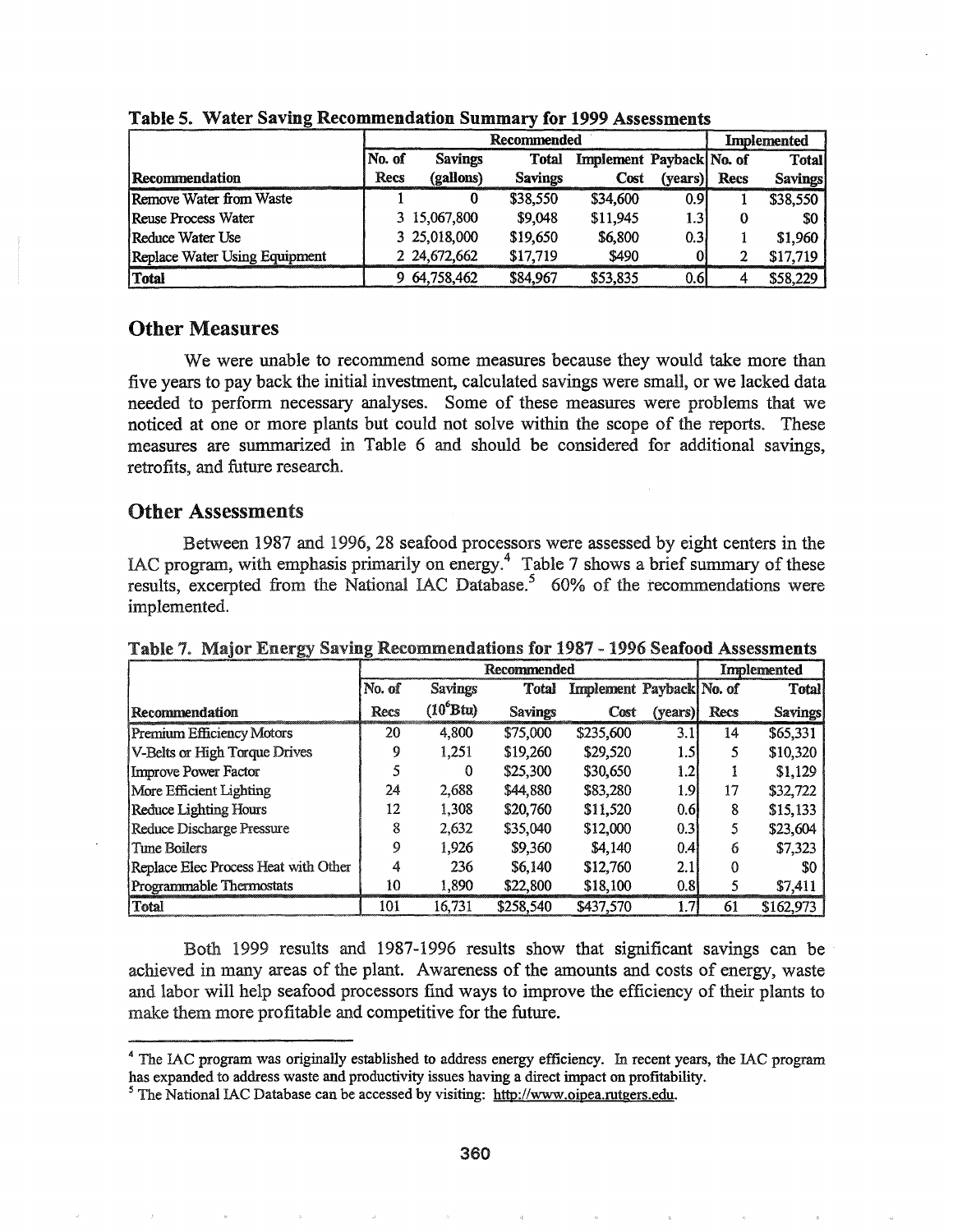## Conclusions

There are significant opportunities to improve efficiency in the seafood processing industry. We made 73 recommendations in 10 plants that would save \$4.4 million with an average 1.1 year simple payback. Project results are summarized in Table 8.

We made 44 recommendations that would save \$1.4 in energy costs with a 1.6 year payback, with 21 implemented to date. There are many ways to increase energy efficiency of seafood processors. Adjusting refrigeration control settings (suction and discharge pressure) and tuning boilers are measures that can save significant energy with little or no investment. Premium efficiency motors and efficient lighting require capital investment but provide acceptable returns on investment. We also recommend that plant managers consider cogeneration to improve combined heat and power system efficiency.

We made 20 recommendations that would save \$2.9 million in labor and productivity costs with a 0.9 year payback, with 5 implemented to date. With the advent of new technology, the possibilities for saving labor and improving quality by automating processing, sorting, and packaging seafoods are increasing. If a plant can afford to invest in automation, tens of thousands of dollars in labor costs can be saved.

We made 9 recommendations that would save  $$85,000$  in water costs with a 0.6 year payback, with 4 implemented to date. With increasing regulation and seafood waste and wastewater disposal costs, we found it worthwhile to invest in water and waste-saving. opportunities. Many water saving opportunities require little or no capital investment. In addition, byproducts such as compost, fishmeal, or other protein-rich products can be made from seafood waste. Where disposal costs are high or where significant environmental problems exist, developing new byproducts from waste streams should be considered.

|                |        | Recommended    | Implemented             |                          |         |      |             |
|----------------|--------|----------------|-------------------------|--------------------------|---------|------|-------------|
|                | No. of | <b>Savings</b> | Total                   | Implement Payback No. of |         |      | Total       |
| Recommendation | Recs   | $(10^6Btu)$    | <b>Savings</b>          | Cost                     | (vears) | Recs | Savings     |
| Energy         | 44     |                | 19,792 \$1,402,891      | \$2,231,231              | 1.61    | 21   | \$223,693   |
| Productivity   | 20     | (1.477)        | \$2,899,863             | \$2,668,800              | 0.91    |      | \$764,595   |
| Waste          | ٥      | ′306)          | \$84,967                | \$53,835                 | 0.65    | 4    | \$58,229    |
| Total          | 73     | 18.009         | \$4,387,721 \$4,953,866 |                          |         | 30   | \$1,046,517 |

#### Table Savings Summary

## Bibliography

- *Efficiency for the Canadian Seafood* Processing and Aquaculture Industries, Canada Centre for Mineral and Energy Technology (CANMET), Minister of Supply and Services, Ottawa, Ontario, Canada.
- Park, Jae W., Morrissey, Michael T., 2000 "Manufacturing of Surimi from Light Muscle Fish," Surimi and Surimi Seafood, Chap 2, Park, Jae W. (ed.), Marcel Dekker, Inc, New York.

(ed), 1986, *Energy in Food Processing,* Elsevier Science Publishers, New York